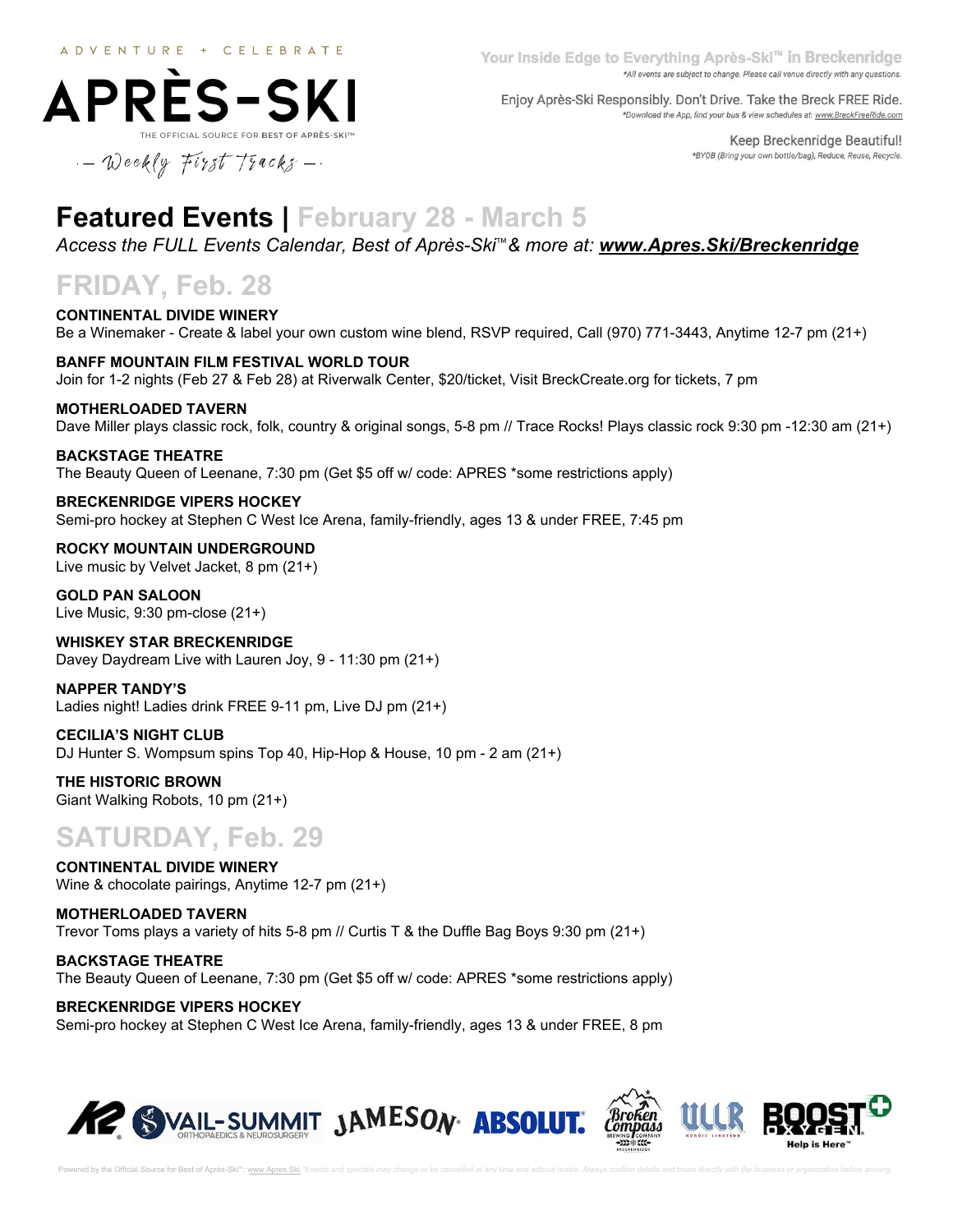

Your Inside Edge to Everything Après-Ski™ in Breckenridge \*All events are subject to change. Please call venue directly with any questions.

Enjoy Après-Ski Responsibly. Don't Drive. Take the Breck FREE Ride. \*Download the App, find your bus & view schedules at: www.BreckFreeRide.com

> Keep Breckenridge Beautiful! \*BYOB (Bring your own bottle/bag), Reduce, Reuse, Recycle.

**WHISKEY STAR BRECKENRIDGE** Live music by Bottlerocket Hurricane, 9 - 11:30 pm (21+)

**THE HISTORIC BROWN** Lucid Vision DJ set, 10 pm (21+)

# **SUNDAY, March 1**

**BACKSTAGE THEATRE** The Beauty Queen of Leenane, 7:30 pm (Get \$5 off w/ code: APRES \*some restrictions apply)

**BRECKENRIDGE TAP HOUSE** Live music every Sunday night at 8 pm featuring late night HH at 9 pm - close

# **MONDAY, March 2**

**BROKEN COMPASS BREWING** Music Video Bingo, Prizes awarded, 7-9 pm

# **TUESDAY, March 3**

**BROKEN COMPASS BREWING** Trivia Night - Gift cards awarded to top 3 teams, dog-friendly, bring your own food, 7-9:30 pm

**MOTHERLOADED TAVERN** Trivia Night with prizes awarded to top 3 teams, 9:30 pm (21+)

# **WEDNESDAY, March 4**

**ROCKY MOUNTAIN UNDERGROUND (RMU)** Open Mic Night! Every performer gets a free beer + Industry Night All Night, 6-11 pm (21+)

**BRECKENRIDGE TAP HOUSE** Weekly Trivia Night w/ prizes awarded to top 3 teams, 8 pm

**BACKSTAGE THEATRE** The Beauty Queen of Leenane, 7:30 pm (Get \$5 off w/ code: APRES \*some restrictions apply)

# **THURSDAY, March 5**

**BACKSTAGE THEATRE** The Beauty Queen of Leenane, Get \$5 off w/ code: APRES, 7:30 pm

## **More Fun Things To Do | February 28 - March 5**

**GOLDEN HORSESHOE SLEIGH RIDES** Reservations required. (970) 453-2005 or book online: [ColoradoSleighRides.com](http://coloradosleighrides.com/) **MOUNTAIN TIME ESCAPE ROOMS** 10% off w/ code: APRES. (970) 423-6556 or online: [MountainTimeEscapeRooms.com](http://mountaintimeescaperooms.com/) **MOUNTAIN AXE** Indoor axe throwing, ages 10+. 12.5% off w/ code: APRES. Book online: [MountainAxe.com](http://mountainaxe.com/) **PEAK 8 ICE RINK** Outdoor ice skating rink, no reservation required.

**READY PAINT FIRE!** Paint pottery, canvas, mosaic, art and more! No reservation required.

**SPEAKEASY MOVIE THEATRE** *Parasite,* 2020 Academy Award-Winning Best Picture, 3 showtimes daily, 2:30 / 5:00 / 7:30 pm